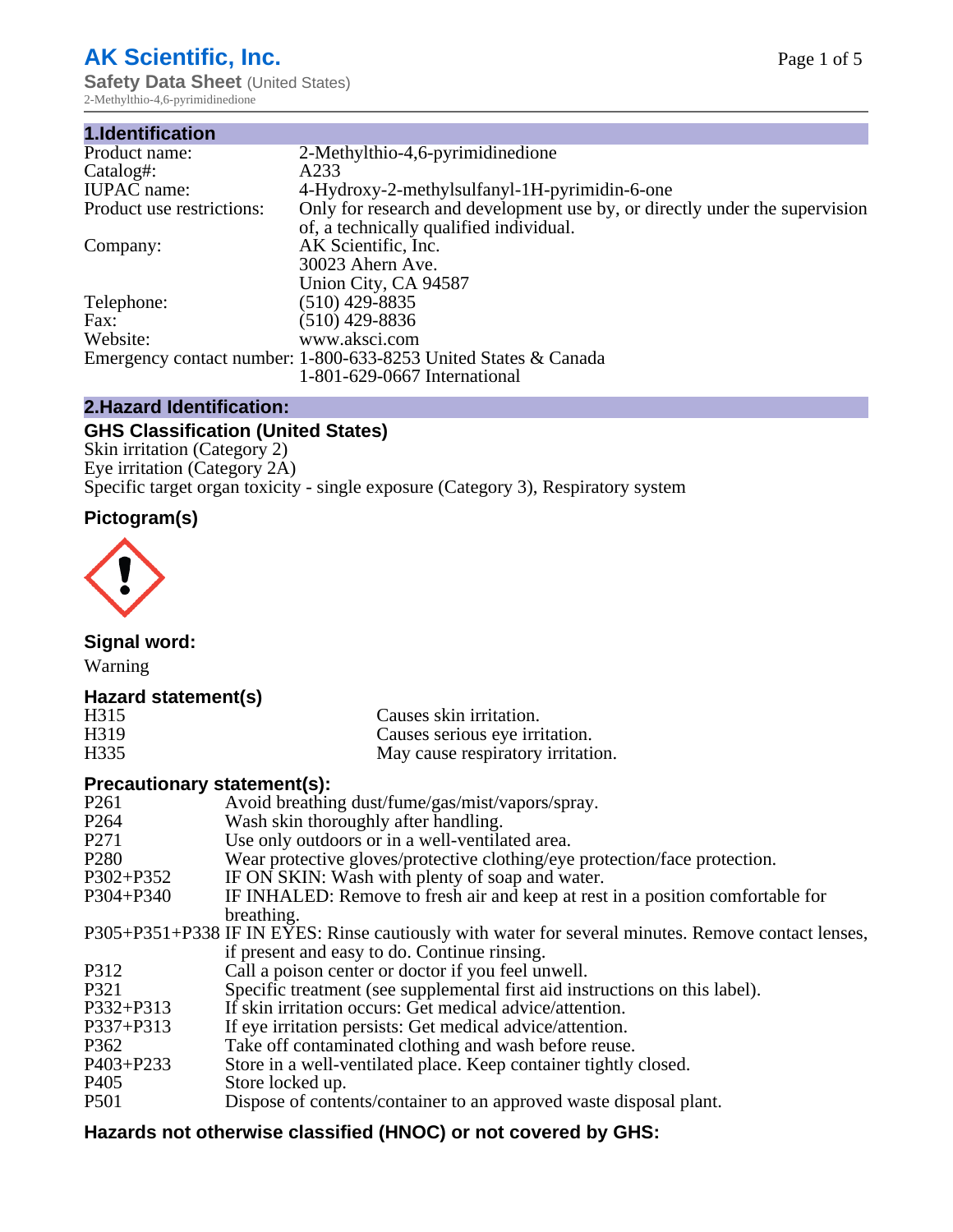#### none

#### **3.Composition/Information on Ingredients**

| Synonyms: | Not available. |
|-----------|----------------|
| $CAS#$ :  | 1979-98-2      |
| Purity:   | 98% (HPLC)     |
| EC:       | 217-839-5      |

#### **4. First Aid Measures**

**General Information:** Immediately remove any clothing contaminated by the product. Move out of dangerous area. Consult a physician and show this safety data sheet.

**Inhalation:** Move person to fresh air. If not breathing, give artificial respiration. If breathing is difficult, give oxygen. Obtain medical aid.

**Skin contact:** Immediately flush skin with running water for at least 15 minutes while removing contaminated clothing and shoes. Wash clothing before reuse. Obtain medical aid immediately. **Eye contact:** Immediately flush open eyes with running water for at least 15 minutes. Obtain medical aid immediately.

**Ingestion:** Do NOT induce vomiting without medical advice. Rinse mouth with water. Never administer anything by mouth to an unconscious person. Obtain medical aid immediately.

**Most important symptoms and effects, both acute and delayed:** No further information available. Please see sections 2 and 11.

**Indication of any immediate medical attention and special treatment needed:** No further information available.

### **5. Fire Fighting Measures**

**Suitable extinguishing media:** Use water spray, dry chemical, carbon dioxide, or chemical foam. **Specific hazards arising from the chemical:** Carbon oxides, Nitrogen oxides, Sulfur oxides. **Advice for firefighters:** As in any fire, wear a NIOSH-approved or equivalent, pressure-demand, self-contained breathing apparatus and full protective gear. During a fire, irritating and highly toxic gases may be generated by thermal decomposition or combustion.

### **6. Accidental Release Measures**

**Personal precautions, protective equipment and emergency procedures:** Wear protective equipment and keep unprotected personnel away. Ensure adequate ventilation. Remove all sources of ignition. Prevent further leak or spill if safe to do so. For personal protective equipment, please refer to section 8.

**Environmental precautions:** Do not let product enter drains, other waterways, or soil.

**Methods and materials for containment and cleaning up:** Prevent further leak or spill if safe to do so. Vacuum, sweep up, or absorb with inert material and place into a suitable disposal container. Consult local regulations for disposal. See section 13 for further disposal information.

#### **7. Handling and Storage**

**Precautions for safe handling:** Avoid contact with skin, eyes, and personal clothing. Wash hands thoroughly after handling. Avoid breathing fumes. Use only with adequate ventilation. Wear suitable protective clothing, gloves, and eye/face protection. Keep away from sources of ignition. Minimize dust generation and accumulation. Keep container tightly closed. Open and handle container with care. Do not eat, drink, or smoke while handling.

**Conditions for safe storage, including any incompatibilities:** Store in a tightly-closed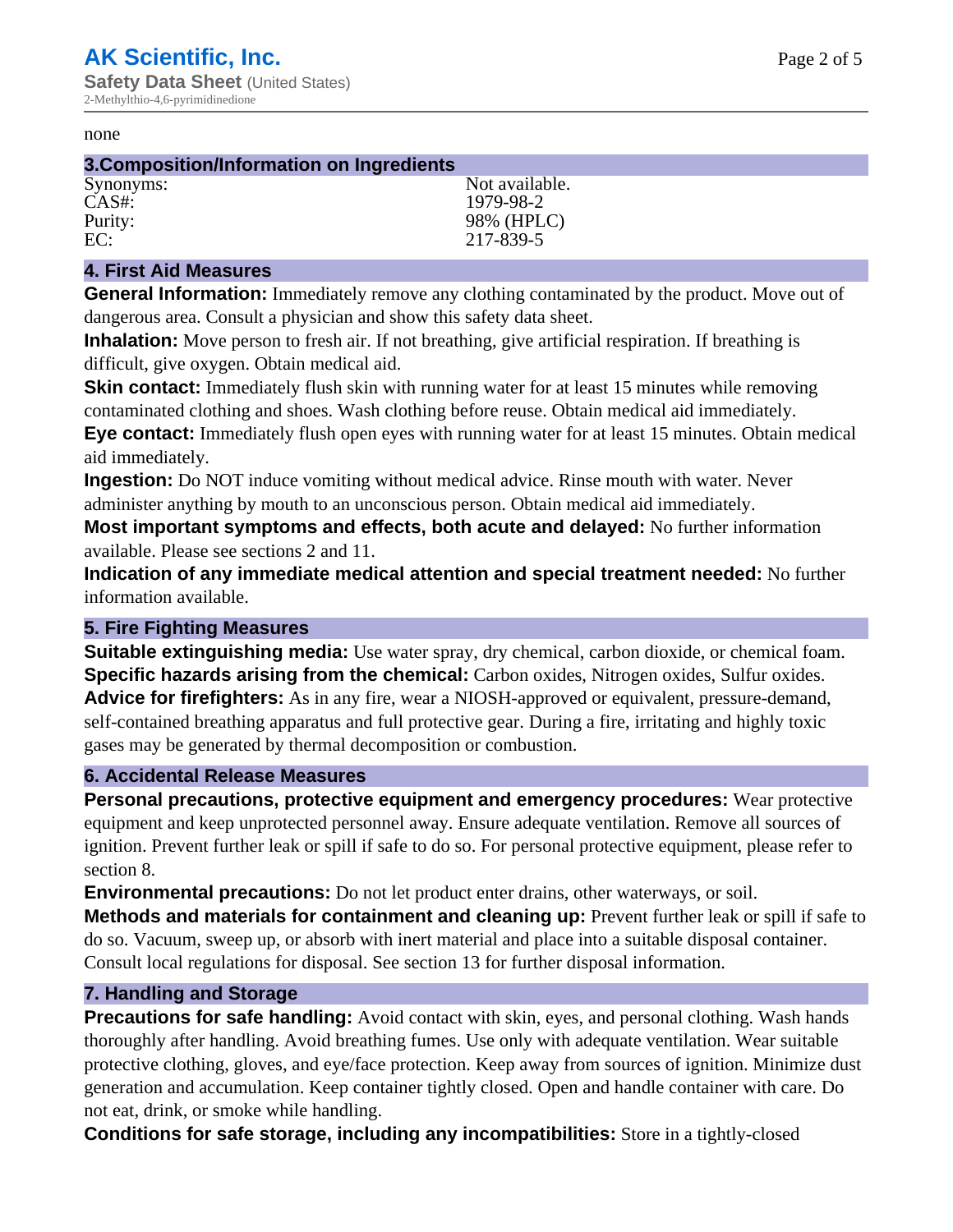container when not in use. Store in a cool, dry, well-ventilated area away from incompatible substances. Keep away from sources of ignition. ,Store long-term at 2-8°C.

#### **8. Exposure Controls/Personal Protection**

#### **Exposure limits:**

| <b>OSHA PEL:</b>  | Not available. |
|-------------------|----------------|
| NIOSH REL:        | Not available. |
| <b>ACGIH TLV:</b> | Not available. |

**Appropriate engineering controls:** Avoid contact with skin, eyes, and clothing. Wash hands before breaks and immediately after handling the product. Facilities storing or utilizing this material should be equipped with an eyewash fountain. Use adequate general and local exhaust ventilation to keep airborne concentrations low.

#### **Personal protection**

| Eyes:        | Based on an evaluation of the eye or face hazards present, wear chemical splash-resistant<br>safety glasses or goggles with side protection. A face shield may be appropriate in some<br>workplaces. Use eyewear tested and approved under appropriate government standards |
|--------------|-----------------------------------------------------------------------------------------------------------------------------------------------------------------------------------------------------------------------------------------------------------------------------|
|              | such as OSHA 29 CFR 1910.133 or EU EN166.                                                                                                                                                                                                                                   |
| Hands:       | Wear gloves selected based on an evaluation of the possible hazards to hands and skin,                                                                                                                                                                                      |
|              | the duration of use, the physical conditions of the workplace, and the chemical resistance                                                                                                                                                                                  |
|              | and physical properties of the glove material.                                                                                                                                                                                                                              |
|              | Skin and body: Protective clothing must be selected based on the hazards present in the workplace, the                                                                                                                                                                      |
|              | physical environment, the duration of exposure, and other factors. No fabric can provide                                                                                                                                                                                    |
|              | protection against all potential hazards; therefore it is important to select the appropriate                                                                                                                                                                               |
|              | protective clothing for each specific hazard. At the minimum, wear a laboratory coat and                                                                                                                                                                                    |
|              | close-toed footwear.                                                                                                                                                                                                                                                        |
| Respiratory: | Respirators are not a substitute for accepted engineering control measures such as<br>enclosure or confinement of the operation, general and local ventilation, and substitution<br>of less toxic materials. When respiratory personal protective equipment is appropriate  |
|              | based on an assessment of respiratory hazards in the workplace, use a NIOSH- or                                                                                                                                                                                             |
|              | CEN-certified respirator.                                                                                                                                                                                                                                                   |

| 9. Physical and Chemical Properties |                              |
|-------------------------------------|------------------------------|
| <b>Physical State:</b>              | White to light yellow powder |
| Molecular Formula:                  | C5H6N2O2S                    |
| Molecular Weight:                   | 158.18                       |
| Odor:                               | Strong odor                  |
| pH:                                 | Not available.               |
| <b>Boiling Point Range:</b>         | Not available.               |
| Freezing/Melting Point:             | $>300^{\circ}$ C             |
| <b>Flash Point:</b>                 | Not available.               |
| <b>Evaporation Rate:</b>            | Not available.               |
| Flammability(solid,gas):            | Please see section 2.        |
| <b>Explosive limits:</b>            | Not available.               |
| Vapor Pressure:                     | Not available.               |
| Vapor Density:                      | Not available.               |
| Solubility:                         | Not available.               |
| <b>Relative Density:</b>            | Not available.               |
| Refractive Index:                   | Not available.               |
| Volatility:                         | Not available.               |
| <b>Auto-ignition Temperature:</b>   | Not available.               |
| <b>Decomposition Temperature:</b>   | Not available.               |
| <b>Partition Coefficient:</b>       | Not available.               |

#### **10. Stability and Reactivity**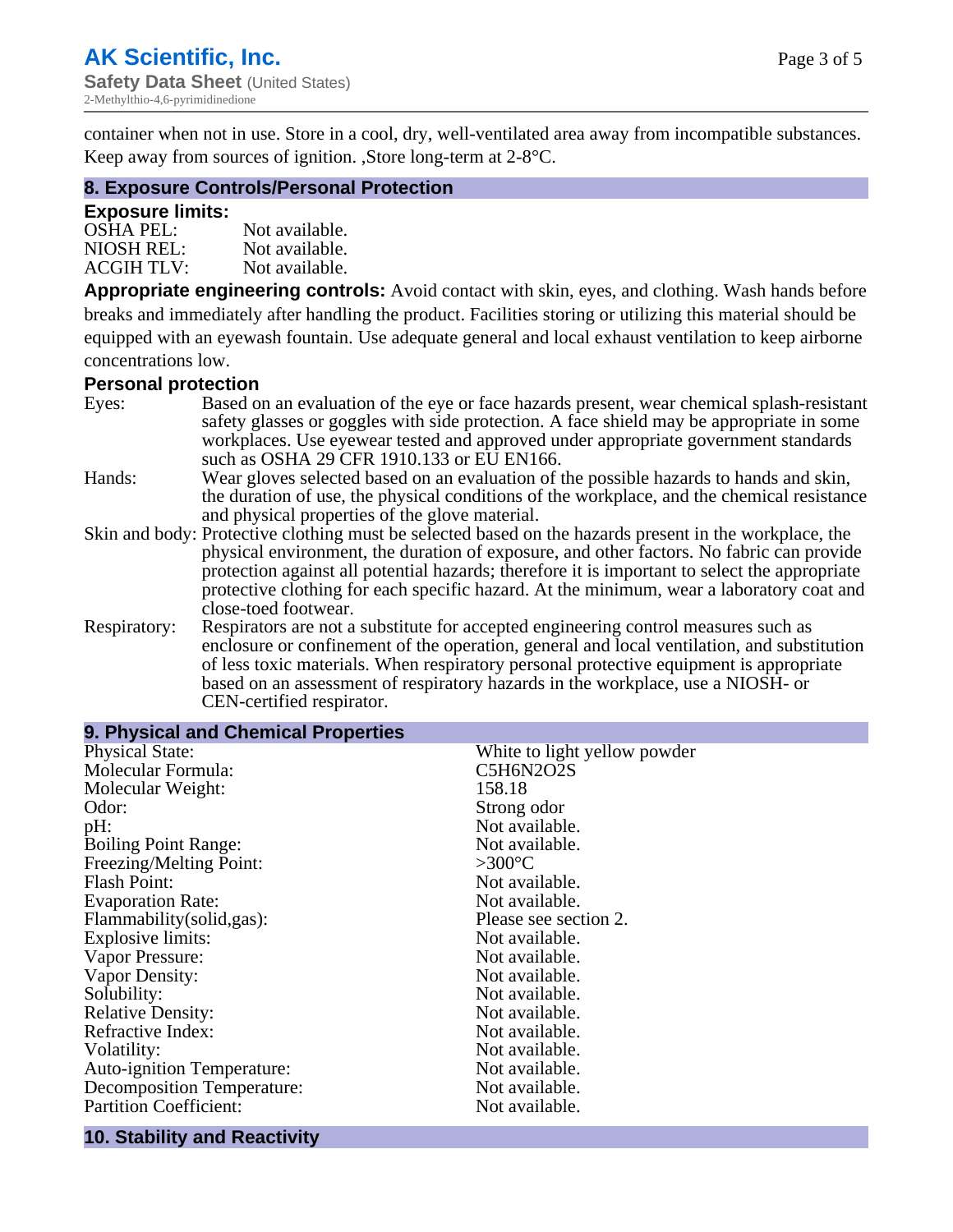| Reactivity:                         | Not available.                                       |
|-------------------------------------|------------------------------------------------------|
| Chemical stability:                 | Stable under recommended temperatures and pressures. |
| Possibility of hazardous reactions: | Not available.                                       |
| Conditions to avoid:                | Dust generation.                                     |
| Incompatible materials:             | Strong oxidizing agents.                             |
| Hazardous decomposition products:   | Carbon oxides, Nitrogen oxides, Sulfur oxides.       |
|                                     |                                                      |

#### **11. Toxicological Information**

| RTECS#                                         | Not available.                                      |
|------------------------------------------------|-----------------------------------------------------|
| Acute toxicity:                                | Not available.                                      |
| Routes of exposure:                            | Inhalation, eye contact, skin contact, ingestion.   |
| Symptoms related to the physical, chemical and | Skin contact may result in inflammation             |
| toxicological characteristics:                 | characterized by itching, scaling, reddening,       |
|                                                | blistering, pain or dryness. Eye contact may result |
|                                                | in redness, pain or severe eye damage. Inhalation   |
|                                                | may cause irritation of the lungs and respiratory   |
|                                                | system. Overexposure may result in serious illness  |

or death.

#### **Carcinogenicity**

| IARC: | Not classified.                                                                                       |
|-------|-------------------------------------------------------------------------------------------------------|
| NTP:  | Not listed.                                                                                           |
| OSHA: | Not listed.                                                                                           |
|       | Acute toxic effects: Inflammation of the eye is characterized by redness, watering, and itching. Skin |
|       | inflammation is characterized by itching, scaling, reddening, or, occasionally,                       |
|       | blistering.                                                                                           |

| <b>12. Ecological Information</b> |                |  |
|-----------------------------------|----------------|--|
| Ecotoxicity:                      | Not available. |  |
| Persistence and degradability:    | Not available. |  |
| Bioaccumulative potential:        | Not available. |  |
| Mobility in soil:                 | Not available. |  |
| Other adverse effects:            | Not available. |  |

#### **13. Disposal Considerations**

Disposal of waste: Chemical waste generators must determine whether a discarded chemical is classified as hazardous waste. US EPA guidelines for the classification determination are listed in 40 CFR 261.3. Additionally, waste generators must consult state and local hazardous waste regulations to ensure complete and accurate classification. Observe all federal, state and local regulations when disposing of the substance.

Disposal of packaging: Do not reuse containers. Dispose of as unused product.

| <b>14. Transportation Information</b> |                |
|---------------------------------------|----------------|
| <b>DOT (United States)</b>            |                |
| UN number:                            | Not hazmat     |
| Proper shipping name:                 | Not available. |
| Transport hazard class:               | Not available. |
| Packing group:                        | Not available. |
| <b>IATA</b>                           |                |
| <b>UN Number:</b>                     | Not DG         |
| Proper shipping name:                 | Not available. |
| Transport hazard class:               | Not available. |
| Packing group:                        | Not available. |